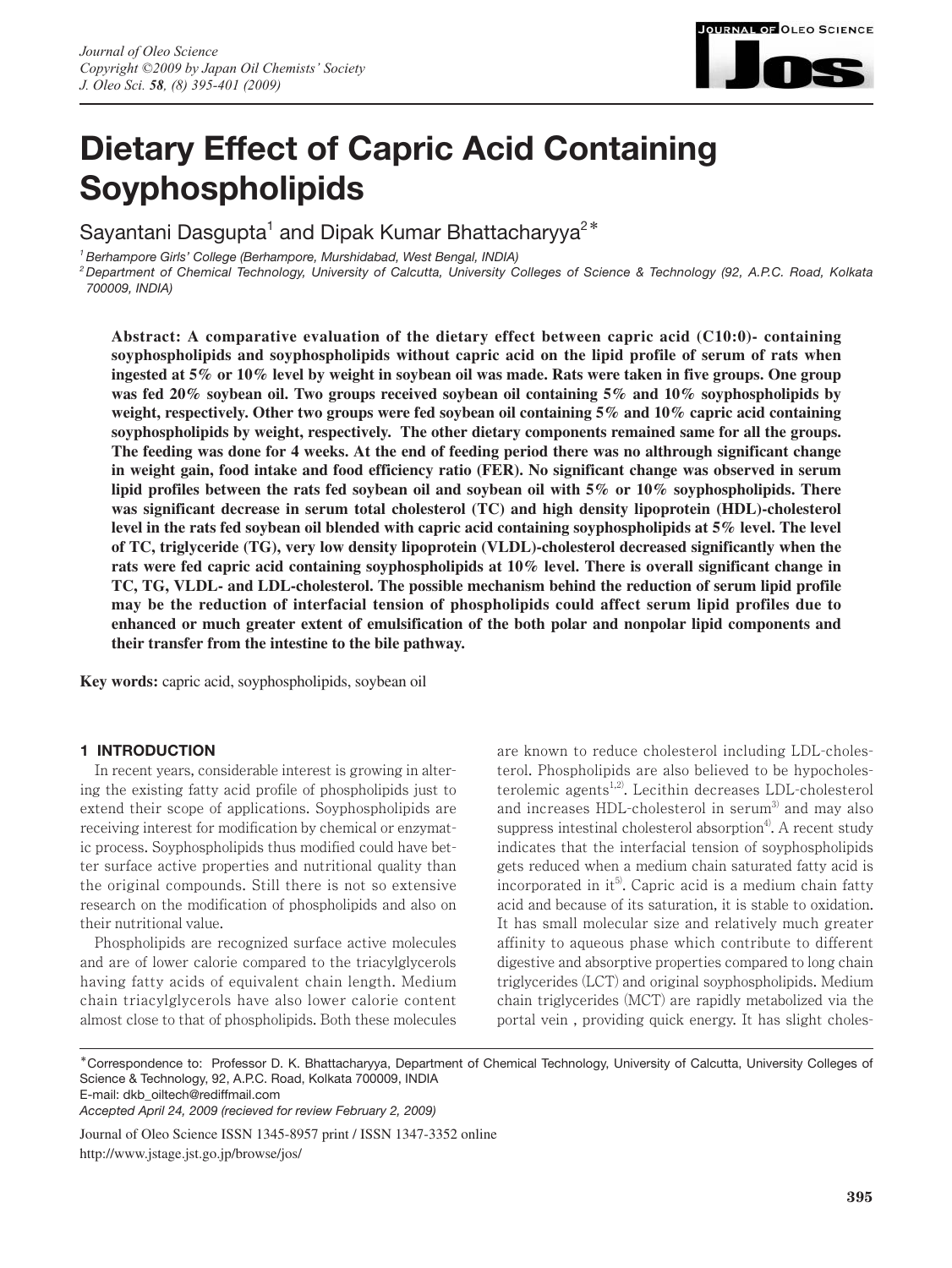terol lowering capacity because it decreases the intestinal absorption of cholesterol and slows its synthesis from acetyl CoA in the liver. There is report that MCT decreases blood and liver cholesterol level<sup>6</sup>. When medium chain capric acid is introduced in phospholipids, the properties developed may be helpful in reducing triglyceride, VLDLcholesterol in serum. Polyunsaturated fatty acid (PUFA) such as eicosapentaenoic acid (EPA, C20:5n-3) containing soyphospholipids has been reported to have nutritional benefits particularly in reducing TC, LDL - cholesterol, VLDL - cholesterol, TG and increasing the level of HDL cholesterol in serum of the rats<sup>7</sup>.

The dietary effect of medium chain saturated fatty acid (MCSFA) containing soyphospholipids has not been reported till date and one can expect interesting nutritional response particularly in regard to the lipid profile of serum of the MCSFA- rich soyphospholipids.

The present study aims to evaluate the dietary effect of MCSFA such as capric acid containing soyphospholipids on the lipid profile such as TC, LDL - cholesterol, HDL cholesterol, VLDL - cholesterol, TG of serum in growing rats compared to dietary soyphospholipids devoid of capric acid along with soybean oil as the dietary oil.

# **2 EXPERIMENTAL**

## 2.1 Materials

## 2.1.1 Soybean oil

Soybean oil branded name Aadhaar, manufactured and packed by Acalmar Oils and Fats Limited, Hyderabad, India was used as a dietary oil.

2.1.2 Soyphospholipids

Soyphospholipids used in this study was supplied by V.P. Industries M.P. India.

2.1.3 Fatty acids

Capric acid (C10:0) was purchased from E. Merck (India) Ltd. (Bombay, India).

2.1.4 Chemicals and solvents

Except otherwise specified, all chemicals and solvents were purchased from S.D.Fine Chemicals (India) Ltd.

#### 2.2 Experimental procedures

2.2.1 Deoiling of soyphospholipids $\frac{8}{3}$ 

A crude sample of soyphospholipids was deoiled by repeated treatment with acetone (in 1:7 w/v ratio ) at 4℃ for 2 h followed by filtration to isolate the soyphospholipids in crystallised form. This treatment was repeated until the acetone layer was colourless. The acetone insoluble fraction was carefully dried to yield deoiled soyphospholipids at about 54%.

2.2.2 Preparation of methyl esters for soyphospholipidsmonoester interchange reaction

Methyl ester of capric acid was prepared from a com-

mercial sample. Fatty acid and dry methanol (1:5 molar ratio) was taken in a round bottomed flask and refluxed for 6 h with an air condenser and a  $CaCl<sub>2</sub>$  guard tube after adding 5% concentrated sulphuric acid as a catalyst. After 6 h the excess alcohol was distilled off and methyl ester containing some alcohol, sulphuric acid and some fatty acid were taken in a separating funnel. Fatty acid, sulphuric acid and alcohol were washed out by 10% sodium bicarbonate solution and distilled water and the ester thus obtained was dried with anhydrous sodium sulphate. The purity and the composition of the ester was determined by gas liquid chromatography (GLC).

2.2.3 Soyphospholipids-monoester interchange reaction by lipase

Soyphospholipids and methyl ester of fatty acid in 1:5 molar ratio (to solubilise the soyphospholipids) were taken in a 50 mL round bottomed flask and stirred by a magnetic stirrer at  $60 \pm 2^{\circ}$  for 10 days by using 15% (by weight of the reactants) of *Mucor miehei* lipase (10% w/w water content). The product was analyzed at definite time interval and finally after 10 days incubation the product mixture was filtered to remove the enzyme. Transesterified soyphospholipids were isolated by separation from the mixed methyl esters of fatty acid by extraction with acetone.

#### 2.3 Analysis of fat products

GLC was employed for determination of fatty acid composition of the methyl esters of component fatty acids of soybean oil and soyphospholipids after their conversion into methyl esters by  $BF_3$  methanol<sup>9)</sup>.

#### 2.4 Preparation of dietary fat

Blending of original soyphospholipids and capric acid containing soyphospholipids with soybean oil was done at the level of 5% and 10%.

#### 2.5 Feeding Experiment

2.5.1 Experimental animals and diets

The animal experiment was designed based on earlier reports<sup>10</sup>. Male Albino rats (Charles Foster Strain) weighing an average of 60 g were housed individually in stainless steel cages with mesh floors in a room maintained under constant temperature  $(20-25\degree\text{C})$  and a 10 h light/14 h dark cycle (the experiment was done during winter season but all the experimental conditions were kept constant). Following 10 day adaptation during which the animals were maintained on a standard diet 10) and water *ad libitum*, rats were divided into five groups of 8 rats per group. Soybean oil and soybean oil blended with soyphospholipids at 5% and 10% levels were taken as control and the other two groups were kept as experimental (soybean oil blended with capric acid containing soyphospholipids at 5% and 10% levels). The feeding experiment was carried out for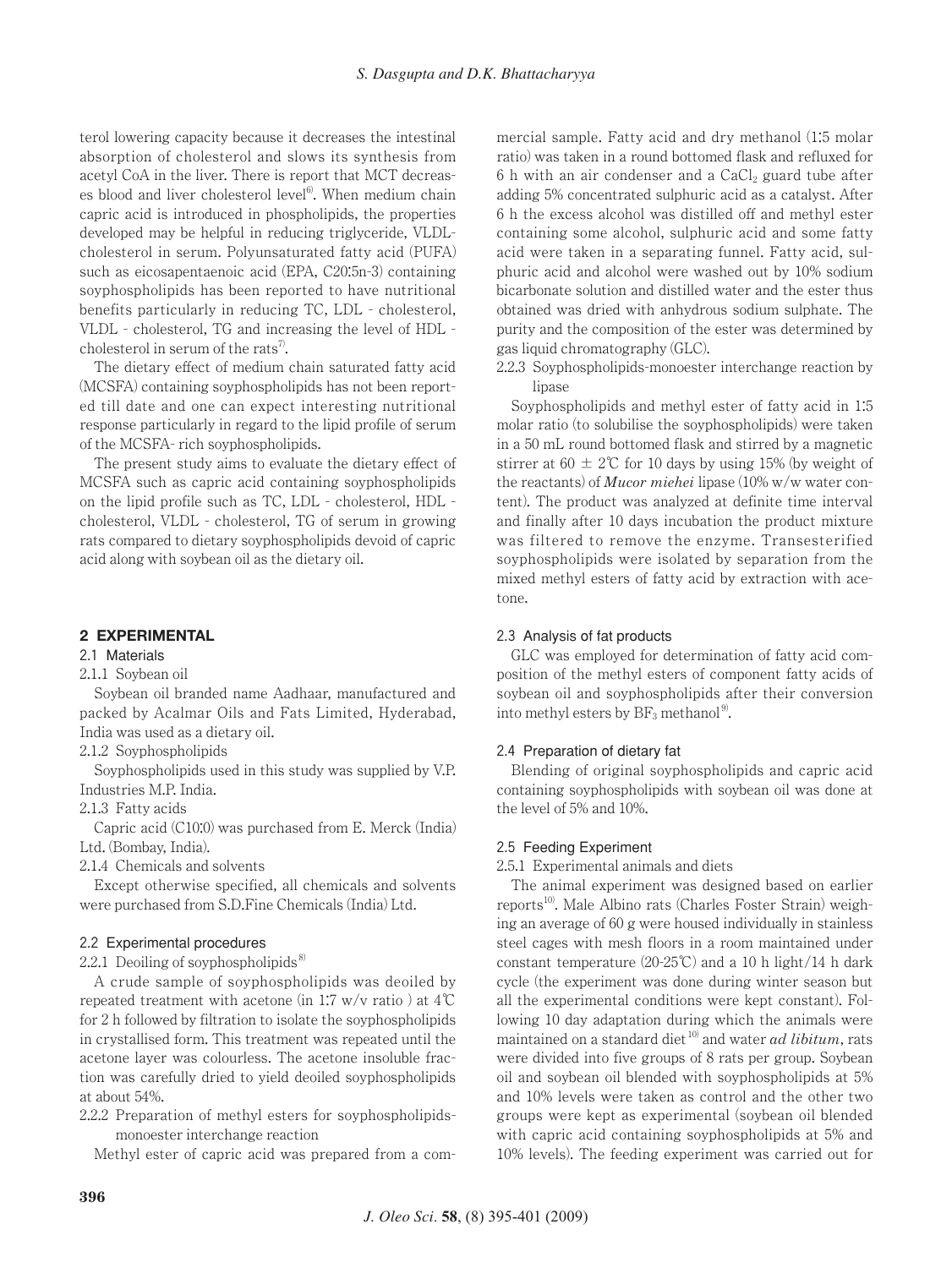four weeks. Food intake was measured daily while growth of the animals was monitored once a week.

Each group of rat fed different dietary oil while the other dietary components were same. Carbohydrate was supplied by corn starch (I.P. grade) which contributed 55% of the diet 18% of the diet derived from casein, cellulose which contributed to 3% of the diet. 4% of the diet was derived from ash, which was supplied by mineral mixture, (composition of mineral mixture No.12 (in g): NaCl 292.5,  $KH_2PO_4816.6$ ; MgSO<sub>4</sub> 120.3; CaCO<sub>3</sub> 800.8; FeSO<sub>4</sub>,7H<sub>2</sub>O 56.6; KI 1.66; MnSO<sub>4</sub>, 2H<sub>2</sub>O, 9.35; ZnCl<sub>2</sub> 0.5452; CuSO<sub>4</sub>, 5H<sub>2</sub>O, 0.9988, CoCl<sub>2</sub> 6H<sub>2</sub>O 0.0476)<sup>11)</sup>. Total 20% fat and 0.01 g of vitamin capsule ( Vitamin A I.P.(Indian Pharmacopia) 10000 units, Thiamine mononitrate I.P. 5 mg, Riboflavin 5 mg, Pyridoxine hydrochloride 1.5 mg, Vitamin  $B_{12}$  I.P. 5 mg, Calcium pantothenate USP (United States Pharmacopia) 5 mg, Niacinamide I.P. 50 mg, Ascorbic acid I.P. 400 units, Cholecalciferol USP 15 units, Menadione I.P. 0.1 mg, Folic acid I.P. 1 mg, Vitamin E USP 0.1 mg ) were also included in the diet. It has been reported phosphatidylcholine (PC) is better than full choline base diet in prompting growth of rats. PC is absorbed and converted better by the body and choline also possesses unpleasant side effects $12$ . However earlier reports from the laboratory indicated satisfactory growth of rats without choline in the diet.

The Food Efficiency Ratio (FER) for each rat was calculated by the following equation.

 $FER = Body weight gain / Food consumed.$ 

At the end of 4 weeks experimental period, 14 h fasted rats were subjected to a light anaesthesia using chloroform. The abdomen was opened, blood samples were collected from the hepatic vein and centrifuged at low speed (3000 g) to isolate the serum.

#### 2.6 Lipid analysis

The lipid components such as  $TC^{13}$ , HDL-cholesterol<sup>14</sup>, LDL-cholesterol<sup>15</sup>, VLDL-cholesterol<sup>16)</sup> and  $TG^{17}$  of the serum were determined.

#### 2.7 Statistical analysis

Data from the nutrition study were expressed as mean  $\pm$  standard error of mean (SEM). A oneway ANOVA was also used for statistical analysis between groups. The F ratio of one-way ANOVA is significant when  $P < 0.05$ . Tukey's multiple range method<sup>18</sup> was used for comparison. The statistical program was ORIGIN 7 (Origin Lab Corporation, One Roundhouse Plaza, Northampton, MA 01060 USA).

## **3 RESULTS**

## 3.1 Fatty acid composition

The fatty acid composition of soybean oil, soyphospholipids and capric acid containing soyphospholipids are shown in Table 1.

## 3.2 Growth rate

Table 2 and 3 indicate the weight gain and food intake, FER and Figs. 1 and 2 indicate the growth pattern and the FER of rats fed soybean oil, soybean oil blended with soyphospholipids at 5% and 10% levels and soybean oil blended with capric acid containing soyphospholipids at 5% and 10% levels. These figures indicate that there is no significant change in growth response but FER of 3<sup>rd</sup> and 4th week is significantly different in experimental groups in comparison with the control groups.

|                                                                                     | Fatty Acids $(\% w/w)$ |                           |                               |                      |                        |                                  |  |
|-------------------------------------------------------------------------------------|------------------------|---------------------------|-------------------------------|----------------------|------------------------|----------------------------------|--|
| <b>Dietary Oils</b>                                                                 | Capric<br>acid(10:0)   | Palmitic<br>acid $(16:0)$ | <b>Stearic</b><br>acid (18:0) | Oleic acid<br>(18:1) | Linoleic<br>acid(18:2) | Linolenic<br>acid (18)<br>$3n-3$ |  |
| Soybean Oil (SBO)                                                                   |                        | 10.5                      | 4.4                           | 21.6                 | 54.7                   | 8.8                              |  |
| Soyphospholipids<br>(SPL)                                                           |                        | 25.7                      | 2.9                           | 14.7                 | 52.5                   | 4.2                              |  |
| <b>Medium Chain</b><br>Capric acid<br>Containing<br>Soyphospholipids<br>$(C10-SPL)$ | 10.1                   | 20.7                      | 1.8                           | 12.0                 | 52.4                   | 3.2                              |  |

**Table 1** Fatty Acid Profile of Dietary Oils.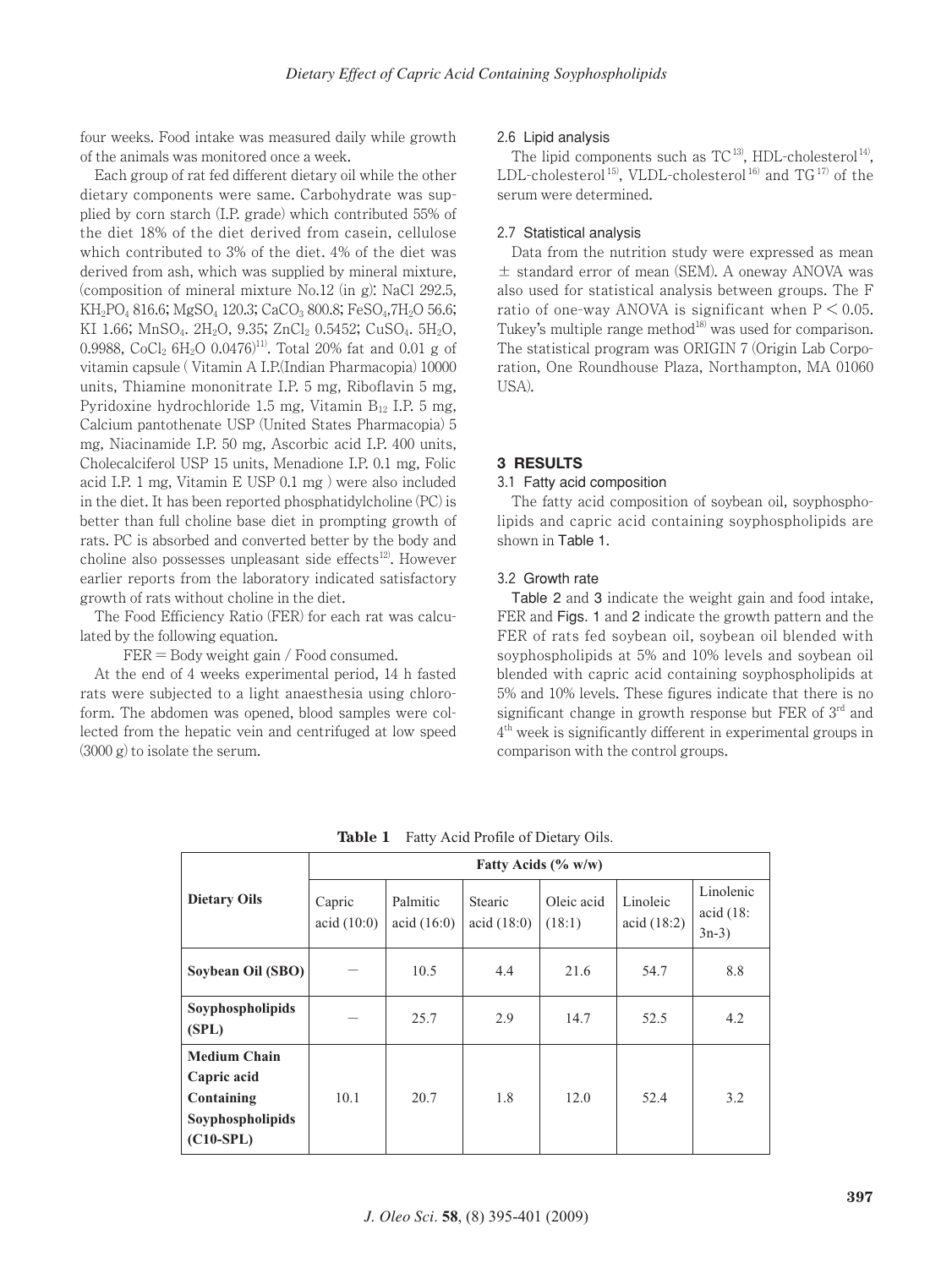**Table 2** Mean Body Weight Gain of Rats fed Soybean Oil (SBO), SBO with Soyphospholipids (SPL) at 5% and 10% Levels and SBO with Capric Acid Containing Soyphospholipids (C10-SPL) at 5% and 10% Levels at the End of 4 Weeks.

| <b>Dietary Fat Groups</b>    | Average Weight Gain (gm / Week) |                                                  |                          |                          |  |  |
|------------------------------|---------------------------------|--------------------------------------------------|--------------------------|--------------------------|--|--|
|                              |                                 | П                                                | Ш                        | IV                       |  |  |
| <b>SBO</b>                   | $7.00 \pm 0.86$                 | $16.00 \pm 1.37$                                 | $22.00 \pm 2.58$         | $28.00 \pm 1.93$         |  |  |
| $SBO + SPI$ at 5% level      | $7.67 \pm 1.41$                 | $14.33 \pm 2.94$                                 | $26.33 \pm 4.14$         | $30.33 \pm 2.22$         |  |  |
| $SBO + SPL$ at 10% level     | $9.33 \pm 0.67$                 | $15.67 \pm 1.20$                                 | $27.00 \pm 1.53$         | $34.67 \pm 2.29$         |  |  |
| $SBO + C10-SPL$ at 5% level  | $9.67 \pm 1.67^{\circ}$         | $19.67 \pm 2.50^{\circ}$                         | $29.33 \pm 2.51^{\circ}$ | $35.00 \pm 2.82^{\circ}$ |  |  |
| $SBO + C10-SPL$ at 10% level |                                 | $7.33 \pm 1.23^{\circ}$ 17.67 $\pm 2.85^{\circ}$ | $29.33 + 3.33^{b}$       | $33.33 \pm 2.46^{\circ}$ |  |  |

Values are mean  $\pm$  S.E.M, n=6

 $a$  SBO + SPL at 5% level vs SBO + C10-SPL at 5% level

 $b$  SBO + SPL at 10% level Vs SBO + C10-SPL at 10% level

**Table 3** Food Intake and Food Efficiency Ratio (FER) of Rats fed Soybean Oil (SBO), SBO with Soyphospholipids (SPL) at 5% and 10% Levels and SBO with Capric acid Containing Soyphospholipids (C10-SPL) at 5% and 10% Levels at the End of 4 Weeks.

|                              | <b>Food Intake</b>       |                           |                           |                           |  |  |
|------------------------------|--------------------------|---------------------------|---------------------------|---------------------------|--|--|
| <b>Dietary Fat Groups</b>    | I                        | П                         | Ш                         | IV                        |  |  |
| <b>SBO</b>                   | $67.33 \pm 0.67$         | $150.67 \pm 3.49$         | $218.33 \pm 3.48$         | $275.67 \pm 6.64$         |  |  |
| $SBO + SPI$ at 5% level      | $49.67 \pm 1.58$         | $101.00 \pm 3.61$         | $150.67 \pm 3.56$         | $201.33 \pm 4.58$         |  |  |
| $SBO + SPI.$ at 10% level    | 53.00 $\pm$ 1.77         | $104.00 \pm 3.46$         | $159.33 \pm 4.02$         | $211.67 \pm 3.77$         |  |  |
| $SBO + C10-SPL$ at 5% level  | $50.00 \pm 1.15^{\circ}$ | $103.00 \pm 1.24^{\circ}$ | $155.33 \pm 2.51^{\circ}$ | $207.67 \pm 1.50^{\circ}$ |  |  |
| $SBO + C10-SPL$ at 10% level | $49.67 \pm 1.74^{\circ}$ | $104.67 \pm 2.62^{\circ}$ | $156.33 \pm 3.74^{\circ}$ | $209.33 \pm 5.02^b$       |  |  |
| <b>Dietary Fat Groups</b>    | <b>FER</b>               |                           |                           |                           |  |  |
|                              | I                        | П                         | Ш                         | IV                        |  |  |
| <b>SBO</b>                   | $0.10 \pm 0.01$          | $0.11 \pm 0.01$           | $0.10 \pm 0.01$           | $0.09 \pm 0.01$           |  |  |
| $SBO + SPL$ at 5% level      | $0.15 \pm 0.02$          | $0.14 \pm 0.02$           | $0.17 \pm 0.02$           | $0.15 \pm 0.01$           |  |  |
| $SBO + SPI.$ at 10% level    | $0.18 \pm 0.01$          | $0.15 \pm 0.01$           | $0.17 \pm 0.01$           | $0.16 \pm 0.01$           |  |  |
| $SBO + C10-SPL$ at 5% level  | $0.19 \pm 0.03^{\circ}$  | $0.19 \pm 0.02^{\circ}$   | $0.19 \pm 0.01^{\circ}$   | $0.17 \pm 0.01^{\circ}$   |  |  |
| $SBO + C10-SPL$ at 10% level | $0.15 \pm 0.02^b$        | $0.17 \pm 0.02^b$         | $0.18 \pm 0.02^b$         | $0.16 \pm 0.01^b$         |  |  |

Values are mean  $\pm$  S.E.M, n=6

 $a$  SBO + SPL at 5% level vs SBO + C10-SPL at 5% level

 $b$  SBO + SPL at 10% level Vs SBO + C10-SPL at 10% level

#### 3.3 Lipid profile

Table 4 shows the plasma TC ,TG, HDL-cholesterol, LDL-cholesterol and VLDL-cholesterol level of rats raised on soybean oil, soybean oil containing by weight 5% or 10% soyphospholipids and soybean oil blended with capric acid containing soyphospholipids of 5% or 10% level by weight.

There is no significant change in the plasma lipid profile among the rats fed soybean oil and soybean oil blended with soyphospholipids at the level of 5% and 10%. A significant decrease in the content of TC and HDL-cholesterol among the rats fed soybean oil with capric acid containing soyphospholipids at the level of 5% has been observed as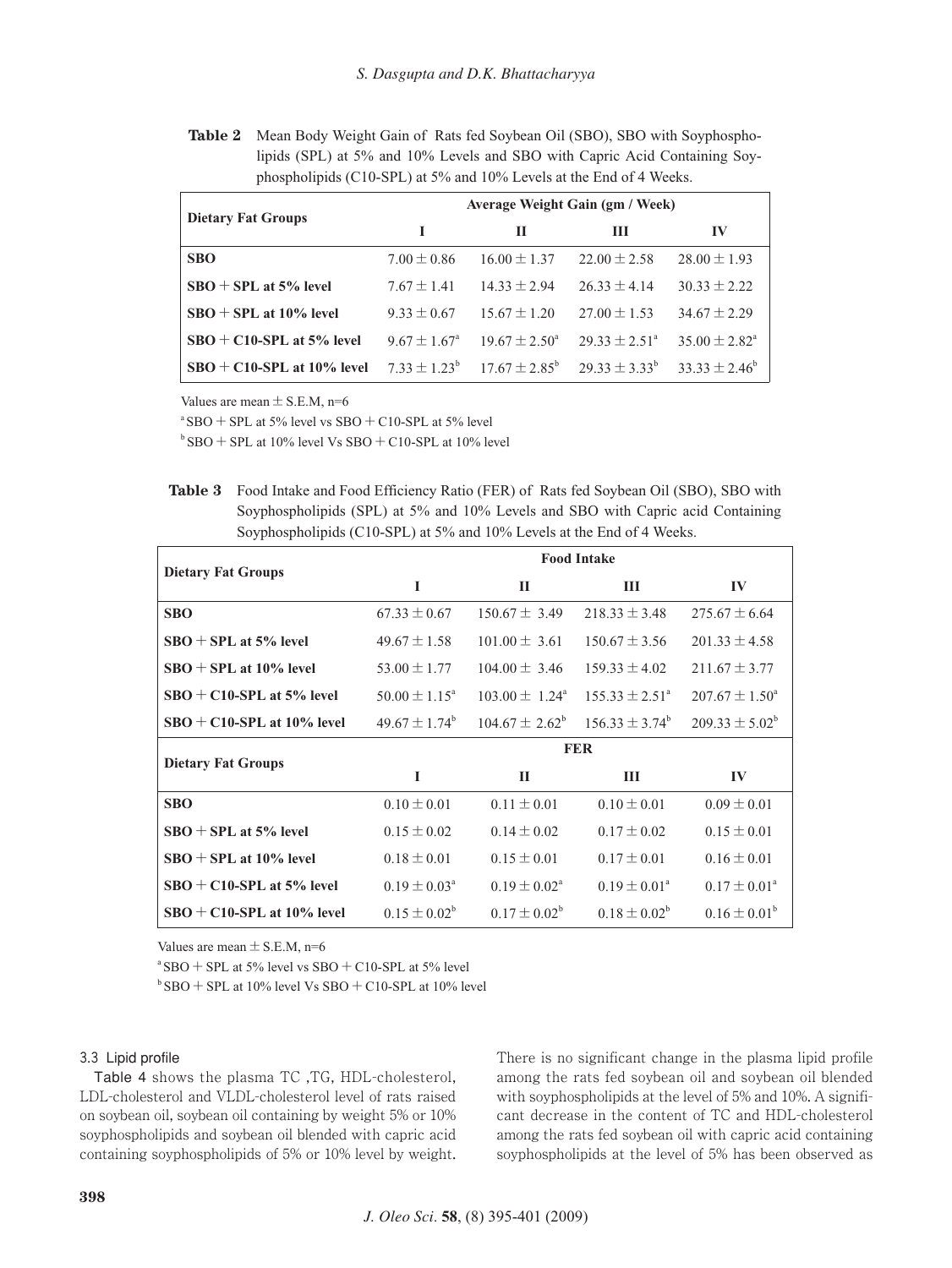

**Fig. 1** Mean Body Weight Gain of the Rats Fed Soybean Oil (SBO), SBO Blended with Soyphospholipids (SPL) at the Level of 5% and 10% and SBO Blended with Capric Acid Containing Soyphospholipids (C10-SPL) at the Level of 5% and 10%.



**Fig. 2** Food Efficiency Ratio (FER) of the Rats Fed Soybean Oil (SBO), SBO Blended with Soyphospholipids (SPL) at the Level of 5% and 10% and SBO Blended with Capric Acid Containing Soyphospholipids (C10-SPL) at the Level of 5% and 10%.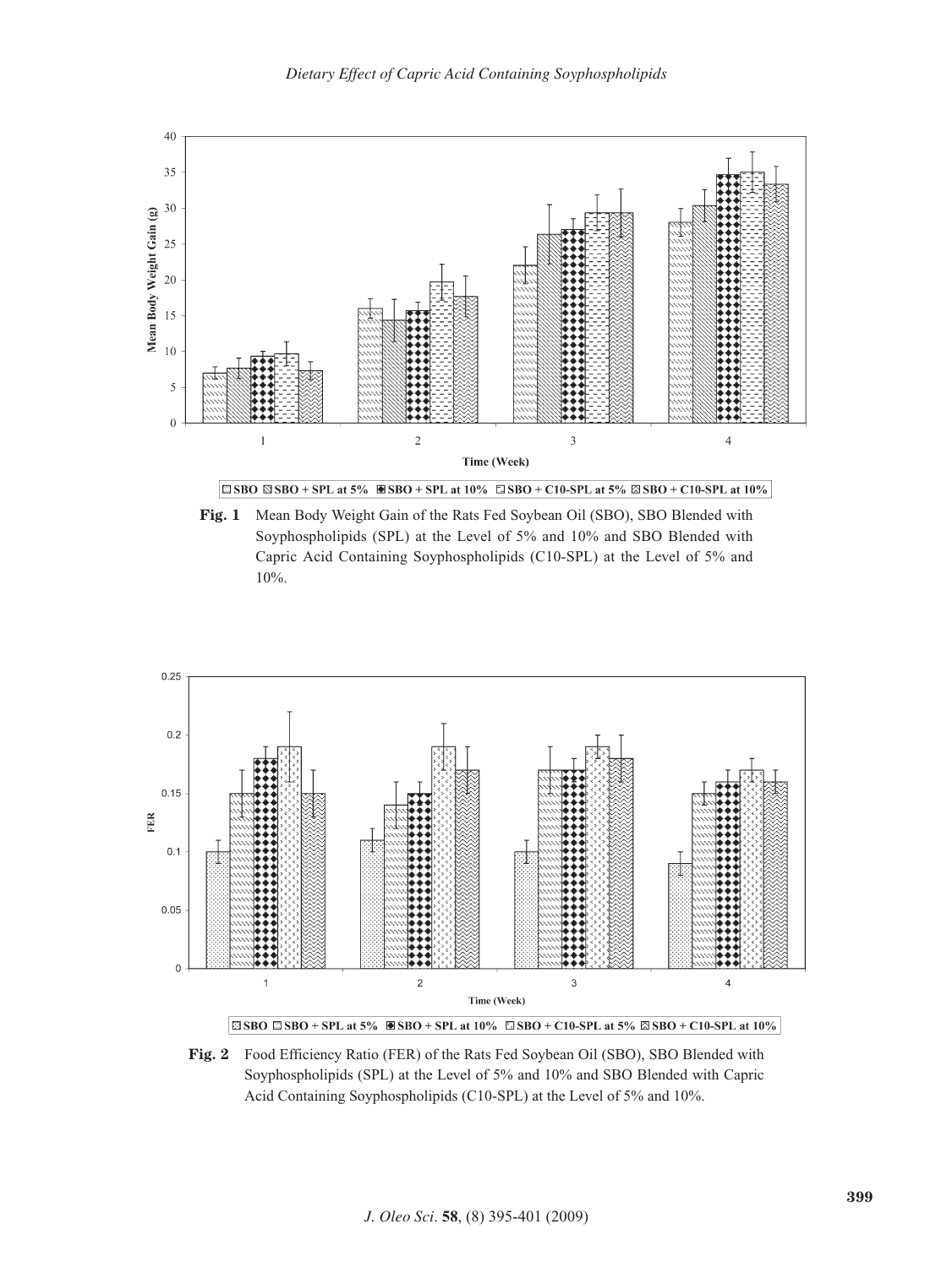| 1070 Levels and SDO with Captic Tiena Comaning Soyphosphonpius (CT0-SI L) at $270$ and T070 Levels. |                                               |                                |                                         |                                        |                                       |  |
|-----------------------------------------------------------------------------------------------------|-----------------------------------------------|--------------------------------|-----------------------------------------|----------------------------------------|---------------------------------------|--|
| <b>Dietary Fat Groups</b>                                                                           | <b>Total</b><br><b>Cholesterol</b><br>(mg/dl) | <b>Triglyceride</b><br>(mg/dl) | $HDL-$<br><b>Cholesterol</b><br>(mg/dl) | VLDL-<br><b>Cholesterol</b><br>(mg/dl) | LDL-<br><b>Cholesterol</b><br>(mg/dl) |  |
| <b>SBO</b>                                                                                          | $52.74 \pm 2.06$                              | $89.93 \pm 2.95$               | $27.87 \pm 2.44$                        | $17.98 \pm 0.59$                       | $8.54 \pm 1.09$                       |  |
| $SBO + SPI.$ at 5% level                                                                            | $50.45 \pm 1.46$                              | $78.41 \pm 6.91$               | $29.42 \pm 1.06$                        | $15.68 \pm 1.38$                       | $5.35 \pm 1.07$                       |  |
| $SBO + SPL$ at 10% level                                                                            | $53.27 \pm 0.92$                              | $85.75 \pm 3.65$               | $26.70 \pm 0.88$                        | $17.15 \pm 0.73$                       | $9.42 \pm 1.89$                       |  |
| $SBO + C10-SPL$ at 5% level                                                                         | $42.37 \pm 1.86^a$                            | $72.12 \pm 1.65$               | $22.87 \pm 1.62^{\circ}$                | $14.42 \pm 0.33$                       | $5.75 \pm 0.80$                       |  |
| $SBO + C10-SPL$ at 10% level                                                                        | $44.06 \pm 2.65^{\circ}$                      | $64.41 \pm 2.35^{\rm b}$       | $25.75 \pm 2.46$                        | $12.88 \pm 0.47^{\circ}$               | $5.42 \pm 0.95$                       |  |

**Table 4** Lipid Profile of Serum of the Rats Fed Soybean Oil (SBO), SBO with Soyphospholipids (SPL) at 5% and 10% Levels and SBO with Capric Acid Containing Soyphospholipids (C10-SPL) at 5% and 10% Levels.

Values are mean  $\pm$  S.E.M, n=6 Significant F ratio for total cholesterol (p value : 0.0001), triglyceride (p value : 0.00079),

LDL-cholesterol (p value : 0.009), VLDL-cholesterol (p value : 0.00079).

 $a$  SBO + SPL at 5% level vs SBO + C10-SPL at 5% level

 $b$  SBO + SPL at 10% level Vs SBO + C10-SPL at 10% level

compared with the rats fed soybean oil with the original soyphospholipids at 5% level. There is also significant decrease in TC, TG, VLDL-cholesterol among the rats fed soybean oil with capric acid containing soyphospholipids at the level of 10% when compared with the rats fed soybean oil with soyphospholipids at 10% level. There is overall significant change in TC, TG, VLDL- and LDL-cholesterol.

## **4 DISCUSSION**

The present study was undertaken to compare the dietary effect between capric acid containing soyphospholipids and the original soyphospholipids without having capric acid along with soybean oil. The weight gain and FER were nearly identical between the two experimental rat groups. FER differs significantly at the  $3<sup>rd</sup>$  and  $4<sup>th</sup>$  week of study. However there was indication of significant differences in the lipid profile of serum between the two groups, namely, capric acid containing soyphospholipids and soyphospholipids without capric acid. There is no significant change in lipid profile of the rats fed soybean oil blended (mixed) with soyphospholipids at 5% and 10% levels when compared with the rats fed soybean oil alone but in the case of rats fed soyphospholipids containing capric acid along with the soybean oil a change in lipid profile was observed. In fact, there was significant decrease in TC and HDL-cholesterol among the rats fed soybean oil with soyphospholipids containing capric acid at 5% level as compared with rats fed soybean oil with original soyphospholipids at the level of 5%. There was significant decrease in the content of TC, TG, VLDL-cholesterol among the rats fed soybean oil and soyphospholipids containing capric acid at 10% level when compared with the rats fed soybean oil with soyphospholipids at the level of 10%. A positive beneficial effect could be claimed when modified soyphospholipids is used. Soyphospholipids containing capric acid gives better result at 10% level in respect of lipid profile.

When medium chain capric acid is introduced in soyphospholipids, the properties developed may be helpful in reducing TG and VLDL-cholesterol in serum. Phospholipid is reportedly hypocholesterolemic but this kind of effect is not however revealed with dietary phospholipids fed to rats in the present investigation. However when capric acid containing phospholipids is ingested to rats distinct beneficial effects in respect of lipid profile is observed.

The interfacial tension of soyphospholipids is 17.6 dynes/cm while that of the capric acid containing soyphospholipids is 13.8 dynes/cm when measured against water at 27°C using chloroform solution of 0.4% soyphospholipids<sup>19</sup>. The lowering of interfacial tension presumably promoted the transfer of cholesterol to bile to a greater extent thereby reducing the TC, TG, VLDL-cholesterol levels.

Modified phospholipid with capric acid might have influenced the cholesterol metabolism in the enterocyte, resulting in an increased excretion of cholesterol into the intestinal lumen and as a result decreasing cholesterol absorption in serum.

The modulation of serum lipid profiles thereby showing hypolipidemic effects may be attributed to the much greater extent of emulsification of lipid molecules including cholesterol incase of capric acid containing soyphospholipid as a dietary component.

The present work establishes the dietary effect of capric acid containing soyphospholipids and that the work points its edge over the soyphospholipids as a hypolipidemic lipid